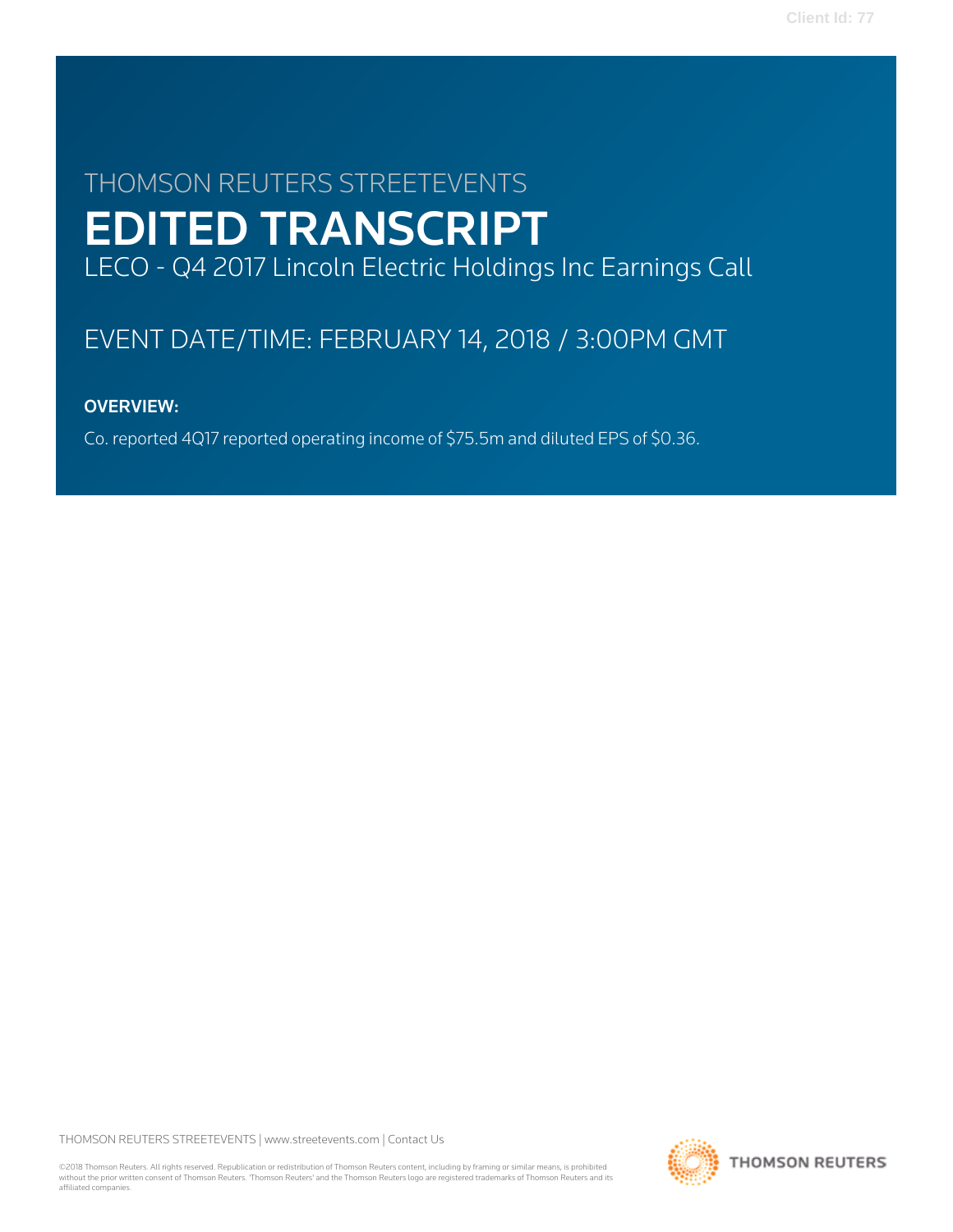# **CORPORATE PARTICIPANTS**

**[Amanda H. Butler](#page-1-0)** Lincoln Electric Holdings, Inc. - VP of IR **[Christopher L. Mapes](#page-2-0)** Lincoln Electric Holdings, Inc. - Chairman, CEO and President **[Vincent K. Petrella](#page-3-0)** Lincoln Electric Holdings, Inc. - CFO, EVP and Treasurer

# **CONFERENCE CALL PARTICIPANTS**

**[James Giannakouros](#page-8-0)** Oppenheimer & Co. Inc., Research Division - Executive Director and Senior Analyst **[Jason Andrew Rodgers](#page-5-0)** Great Lakes Review - VP **[Joseph O'Dea](#page-4-0)** Vertical Research Partners, LLC - VP **[Liam Dalton Burke](#page-14-0)** B. Riley FBR, Inc., Research Division - Analyst **[Mircea Dobre](#page-12-0)** Robert W. Baird & Co. Incorporated, Research Division - Senior Research Analyst **[Nathan Hardie Jones](#page-7-0)** Stifel, Nicolaus & Company, Incorporated, Research Division - Analyst **[Saree Emily Boroditsky](#page-6-0)** Deutsche Bank AG, Research Division - Research Analyst **[Seth Robert Weber](#page-11-0)** RBC Capital Markets, LLC, Research Division - Analyst **[Walter Scott Liptak](#page-9-0)** Seaport Global Securities LLC, Research Division - MD & Senior Industrials Analyst

# **PRESENTATION**

### **Operator**

Greetings, and welcome to the Lincoln Electric 2017 Fourth Quarter and Full Year Financial Results Conference Call. (Operator Instructions) And this call is being recorded.

<span id="page-1-0"></span>It is now my pleasure to introduce your host, Amanda Butler, Vice President of Investor Relations and Communications. Thank you, you may begin.

# **Amanda H. Butler** - Lincoln Electric Holdings, Inc. - VP of IR

Thank you, Takia, and good morning, everyone. Welcome to Lincoln Electric's 2017 Fourth Quarter Conference Call. We released our financial results earlier today, and you can find our release as an attachment to this call's slide presentation as well as on the Lincoln Electric website at lincolnelectric.com in the Investor Relations section.

Joining me on the call today is Chris Mapes, our Chairman, President and Chief Executive Officer; as well as our Chief Financial Officer, Vince Petrella. Chris will begin the discussion with an overview of our full year results, and Vince will cover the quarter performance in more detail. And following our prepared remarks, we're happy to take your questions.

Before we start our discussion, please note that certain statements made during this call may be forward-looking and actual results may differ materially from our expectations due to a number of risk factors. A discussion of some of the risks and uncertainties that may affect our results are provided in our press release and in our SEC filings on Forms 10-K and 10-Q.

In addition, we discuss financial measures that do not confirm to U.S. GAAP. A reconciliation of non-GAAP measures to the most comparable GAAP measure is found in the financial tables in our earnings release, which again is available in the Investor Relations section of our website at lincolnelectric.com.

### And with that, I'll turn the call over to Chris Mapes.

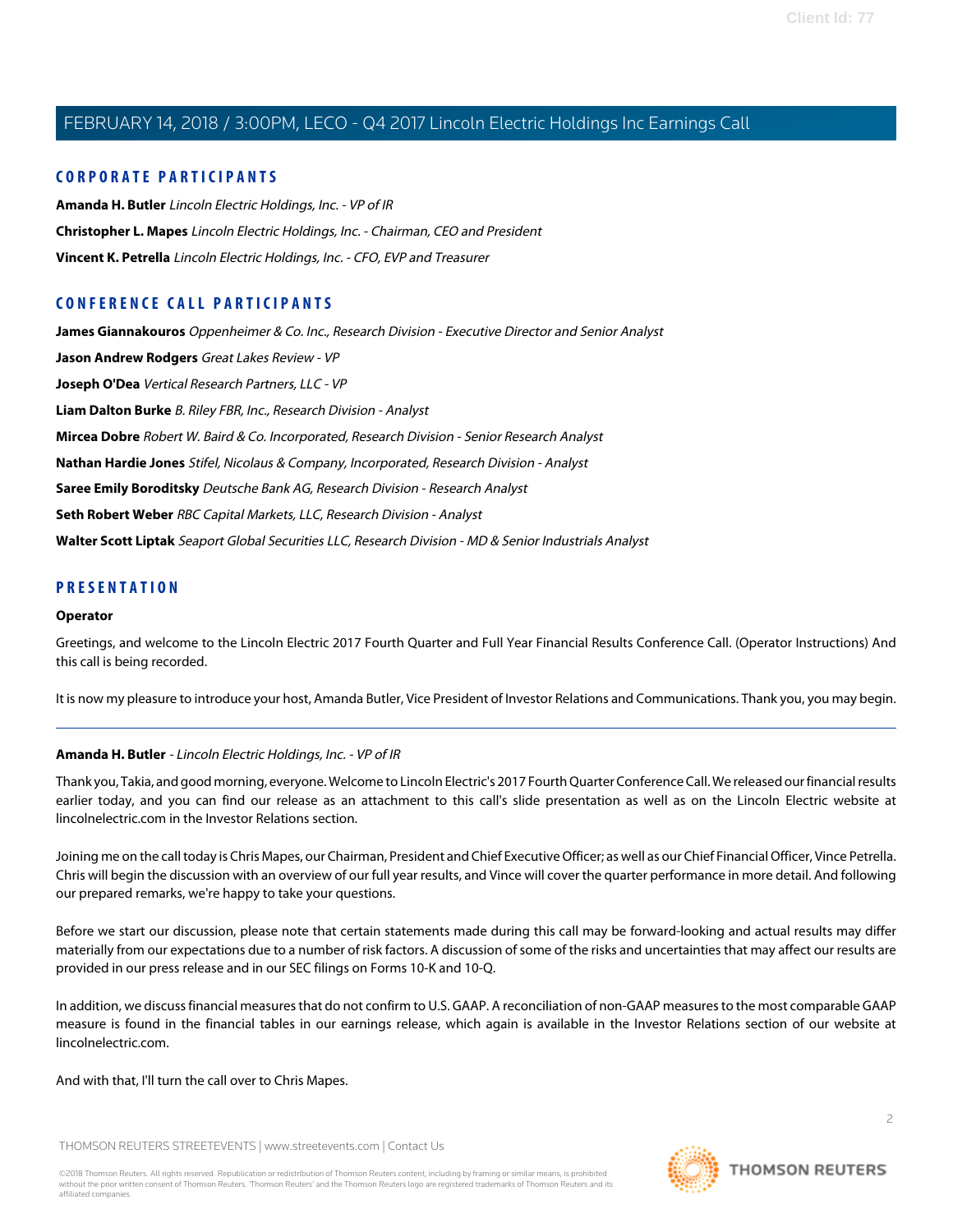# <span id="page-2-0"></span>**Christopher L. Mapes** - Lincoln Electric Holdings, Inc. - Chairman, CEO and President

Thank you, Amanda. Good morning, everyone. We capped off 2017 with solid top line momentum and record or near record performance across many key financial, operational and environmental metrics in our legacy Lincoln Electric business. These achievements advance us towards our 2020 Vision and Strategy goals, and we are well positioned to capitalize on accelerated growth and superior value creation in 2018.

Before I discuss our financial results, I would like to thank and congratulate our employees for achieving an all-time record performance for safety and record achievement in our global environmental metrics in 2017. Great work.

Now looking at our 2017 results. Sales, excluding Venezuela, increased 16% to \$2.6 billion from 7% organic and 8% acquisition growth. Our strategic focus on mix and diligent pricing management help mitigate the impact of raw material inflation. Margin compressed as our commercial teams continued to implement pricing actions to recover the frequent raw material cost increases that we have been incurring globally.

I'm pleased to report that excluding acquisitions, our adjusted operating income rose 12%, and we expanded our margin by 50 basis points to 14.7%. This yielded a 22.2% incremental operating income margin for the year while continuing to invest in the business.

Reported diluted earnings per share was \$3.71. Excluding special item charges, adjusted EPS increased 15% to \$3.79.

We generated \$335 million in operating cash flows, driven by a record 14.2% average operating working capital ratio in our legacy Lincoln Electric businesses. This yielded a 108% free cash flow conversion of adjusted net income.

ROIC remains solid at 16.2%, and we continued our 23-year track record of consecutive dividend increases with an 11% increase to our 2018 dividend payout rate.

Moving to Slide 4. Industrial demand firmed and accelerated in the fourth quarter. Our organic sales increased by 10%. We achieved good organic growth across all of our reportable segments, geographic regions and U.S. exports.

By product area, both consumables and equipment solutions increased at a double-digit rate and automation increased at a mid-single-digit rate despite challenging prior year comparisons.

Approximately 95% of our revenue is exposed to end markets that are now growing. Early 2018 sales trending suggest accelerating global industrial demand. We continued to expect mid- to high single-digit percent organic sales growth in 2018 as markets accelerate and we benefit from exciting new product launches later this year.

With growth, we're also expecting raw material inflation to persist in 2018. Our commercial teams are implementing pricing actions to offset the unfavorable impact, but these actions will result some choppiness in margin results as the inflationary environment continues to progress.

Moving to Slide 5. I'm pleased to report that our cross-functional integration teams have made tremendous progress in the last few months, shaping the European Lincoln Electric and Air Liquide Welding businesses into one company, one team, under one strategy. While this is a multiyear program, we are enjoying a strong start and faster implementation than initially expected. We remain confident that we are on track to deliver our targeted synergies of \$30 million.

Our fourth quarter to mid-February progress covers a wide range of operational and commercial initiatives from platform consolidation announcements to procurement savings, system integrations and commercial alignment.

After returning from Europe 2 weeks ago, I was pleased by the commercial success we've already secured by leveraging key technologies in brands like Oerlikon with our Lincoln Electric products. The combination is providing us with a competitive advantage that we will continue to capitalize on and build upon in 2018.

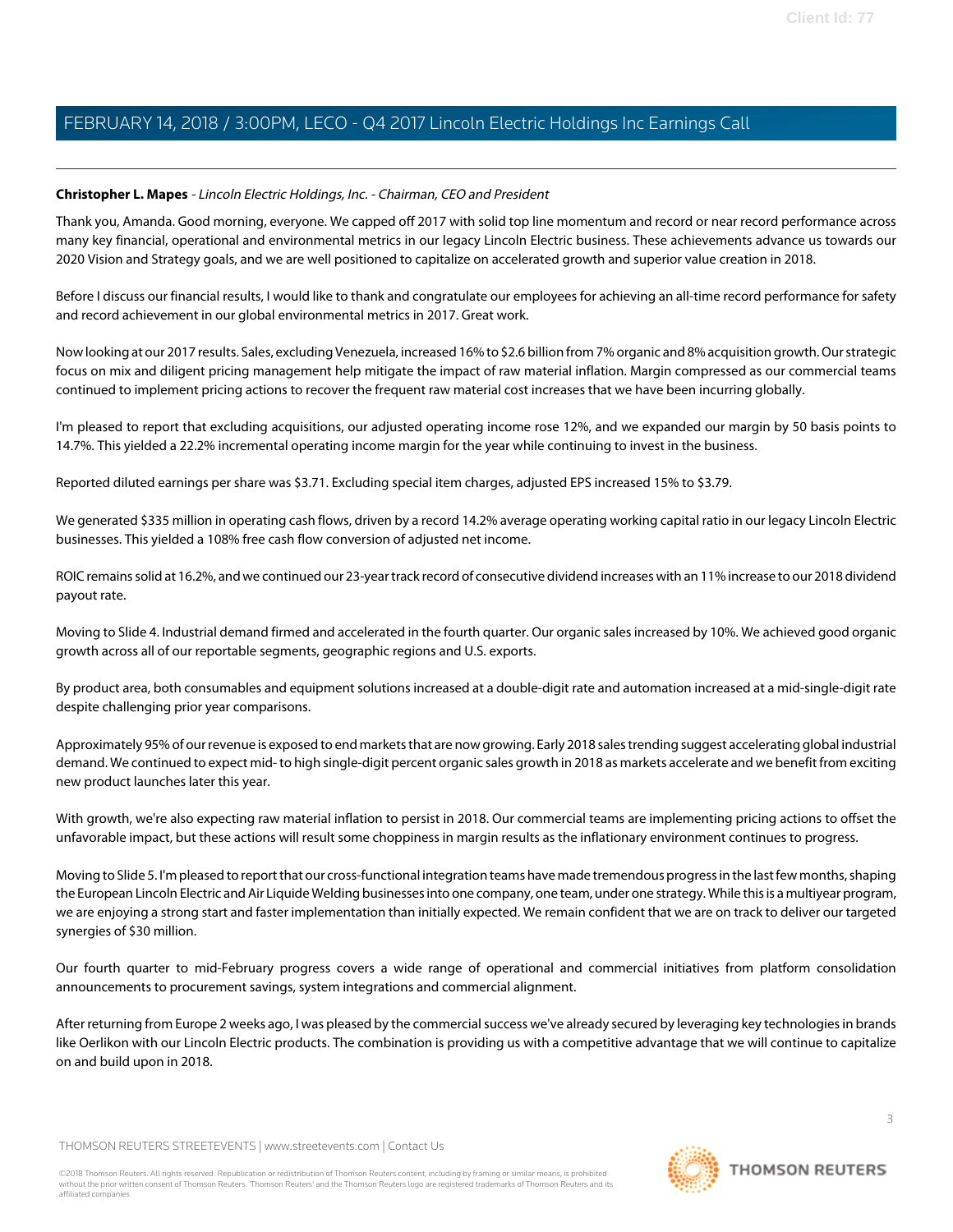We incurred \$5.5 million in rationalization charges in the fourth quarter with minimal cash costs. While we expect to fully recognize the benefit of our integration actions in the second half of 2018, the team's accelerated pace has increased EPS accretion to \$0.04 to \$0.05 of EPS per quarter in the first half of 2018.

Before I pass the call to Vince, I'd like to thank the organization for their successful execution of our strategic initiatives, supporting the Air Liquide Welding acquisition and integration activities and continuing to prioritize our customers first.

In 2017, we truly demonstrated the strength of our 11,000 employees, who are committed to doing their best each day for Lincoln Electric. And we will continue to work diligently to execute on our 2020 Vision and Strategy. And now I'll pass the call to Vince.

# <span id="page-3-0"></span>**Vincent K. Petrella** - Lincoln Electric Holdings, Inc. - CFO, EVP and Treasurer

Thank you, Chris. Looking at our fourth quarter income statement highlights on Slide 6, our consolidated fourth quarter sales increased 32.5% on 6.8% volume growth, 3.2% higher price, a 20.3% benefit from the Air Liquide Welding acquisition and 2.2% from favorable foreign exchange translations.

Our fourth quarter gross profit margin declined 300 basis points to 32% as compared with 35% in the prior year. The decline primarily reflected the addition of Air Liquide Welding and a \$2.3 million charge from the amortization of the step-up in the value of acquired inventories from this transaction.

Excluding the acquisition and special items, gross profit margins were 33.8% or 120 basis point decline versus the prior year on unfavorable price cost due to the raw material inflation, including a \$1.5 million LIFO charge in our Americas Welding segment and unfavorable product sales mix.

Our SG&A expense increased 33% to \$152.6 million or 20.4% of sales due to the addition of Air Liquide Welding and acquisition-related expenses. Excluding the acquisition and special items, SG&A expense increased 9% to \$124.4 million. The increase was primarily due to higher incentive compensation, charitable contributions and wage costs. SG&A, as a percentage of sales, excluding these items, declined 60 basis points to 19.7% on improved sales leverage.

In the fourth quarter, we incurred several special items that are listed on Slide 7. These items included a \$2.9 million noncash pension settlement charge related to lump-sum payments from our U.S. defined benefit pension plan; rationalization and asset impairment charges of \$6.6 million, primarily from our European integration activities; a net \$1.9 million bargain purchase adjustment as we continued to finalize our Air Liquide Welding purchase price allocation; and a \$3.6 million charge for acquisition transaction and integration costs.

Now turning back to Slide 6. Reported operating income declined 9.1% to \$75.5 million or 10.1% of sales. Excluding special item charges, adjusted operating income increased 11.7% to \$92.8 million or 12.4% of sales. Excluding the acquisition and special items, adjusted operating income would have been \$89.6 million or 14.2% of sales. A 50 basis point decline versus the prior year period due to unfavorable price cost, higher incentive compensation cost and increased charitable contributions.

Our fourth quarter effective tax rate was 67.2% compared with 31.7% in the prior year period because of the \$28.6 million charge associated with the U.S. Tax Cuts and Jobs Act. This charge primarily relates to taxes on the company's unremitted foreign earnings and profits.

Excluding the charges related to the U.S. Tax Act, our fourth quarter tax rate would have been 25.8%. The lower adjusted effective tax rate is due to the geographical mix of earnings and the favorable effect of discrete tax items, including deductions related to stock option exercises.

In 2018, our effective tax rate is expected to be in the low to mid-20% range subject to the future mix of earnings and the timing and extent of discrete tax items, including stock option exercises.

Fourth quarter diluted earnings per share decreased approximately 56% to \$0.36 per share compared with \$0.81 in the prior year. On an adjusted basis, diluted earnings per share increased approximately 25% to \$1.01 on higher organic sales.

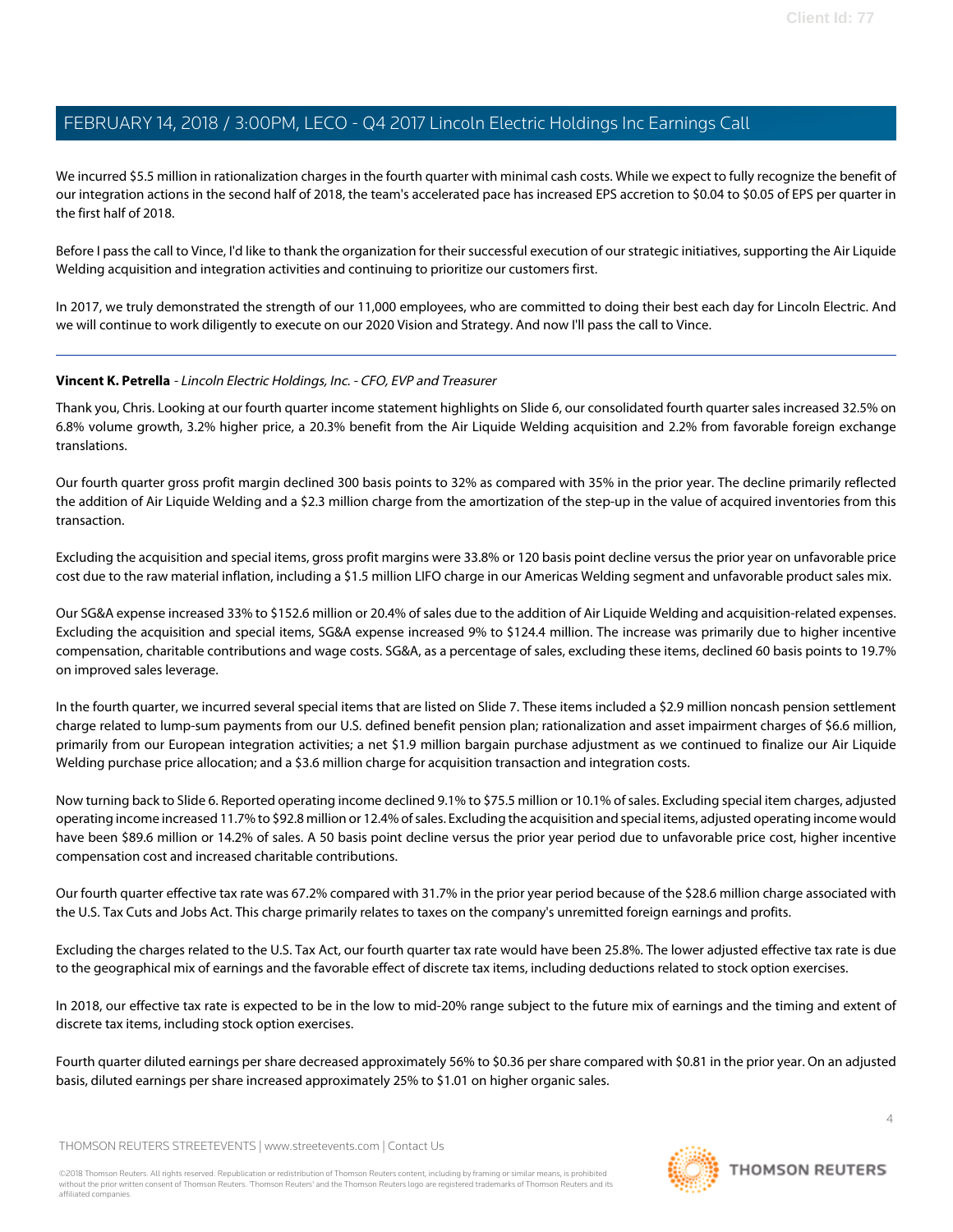Now let's move to the geographical segments on Slide #8. Americas Welding segment's fourth quarter adjusted EBIT dollars rose 4% to \$74.5 million. The adjusted EBIT margin declined 140 basis points to 16.8% on higher incentive compensation cost, charitable contributions and rising raw material cost against a difficult comparison in the prior year.

Demand strengthened through the end of the quarter across most end markets and generated double-digit volume growth in both consumables and equipment. Americas segments top 3 end markets, automotive, heavy industries, general industries, increased at a mid-teens percent rate as did the automation portfolio.

Moving to Slide 9. The International Welding segment adjusted EBIT increased 61.2% to \$12 million due to the addition of Air Liquide Welding, sales leverage in Asia Pacific and for favorable foreign exchange. Adjusted EBIT margin declined 90 basis points to 4.6% because of the acquisition. Excluding the acquisition, adjusted EBIT margin was 5.6%, a 10 basis point improvement versus the prior year.

Organic sales increased 3.1% with 5.6% higher price and a 2.5% decline in volumes due to lower sales in energy-related end markets and a challenging prior year comparison.

Moving to the Harris Products Group segment. Fourth quarter EBIT margin improved 270 basis points, 12.9% on approximately 7% higher volumes. All segments and geographies grew in the quarter, reinforcing broadening improvement in end markets.

Moving to Slide 11. We generated strong cash flows in the fourth quarter of \$89 million with a 99% cash conversion of adjusted net income. On a full year basis, we achieved \$335 million of cash flows from operations on a solid 108% cash conversion ratio. We also achieved record working capital efficiency with the 14.2% average operating working capital ratio in the legacy Lincoln businesses. This performance exceeds our 2020 goal of 15%.

Moving to Slide 12. We spent \$72 million towards acquisitions in the year and invested \$62 million in capital expenditures to support key projects such as our new welding technology and training center. Looking ahead to 2018, we estimate full year capital spending to be in the range of \$60 million to \$70 million.

During the fourth quarter, we continued to return cash to shareholders, paying cash dividends of \$23 million, reflecting the 9% increase in the dividend payout rate. In December, the board approved an additional 11.4% dividend rate increase for 2018. We also spent \$20 million on repurchasing approximately 222,000 shares in the open market during the quarter. Our full year 2017 repurchases were \$43.2 million. And we expect to maintain a balanced capital allocation strategy in 2018, prioritizing growth investments and returning cash to shareholders through our dividend program and share repurchases.

That's the extent of our prepared remarks. I'd like to now turn the call over to questions. Takia?

# **QUESTIONS AND ANSWERS**

# <span id="page-4-0"></span>**Operator**

(Operator Instructions) Our first question comes from the line of Joe O'Dea with Vertical Research.

### **Joseph O'Dea** - Vertical Research Partners, LLC - VP

First question is just a little bit of clarification. You commented on some choppiness, I think, within margins over the course of the year related to pricing plans in some of the raw material inflation you're looking at. And any clarification or additional details on how you foresee that playing out whether that's first half margins versus second half margins, put some of the timing sensitivity there?

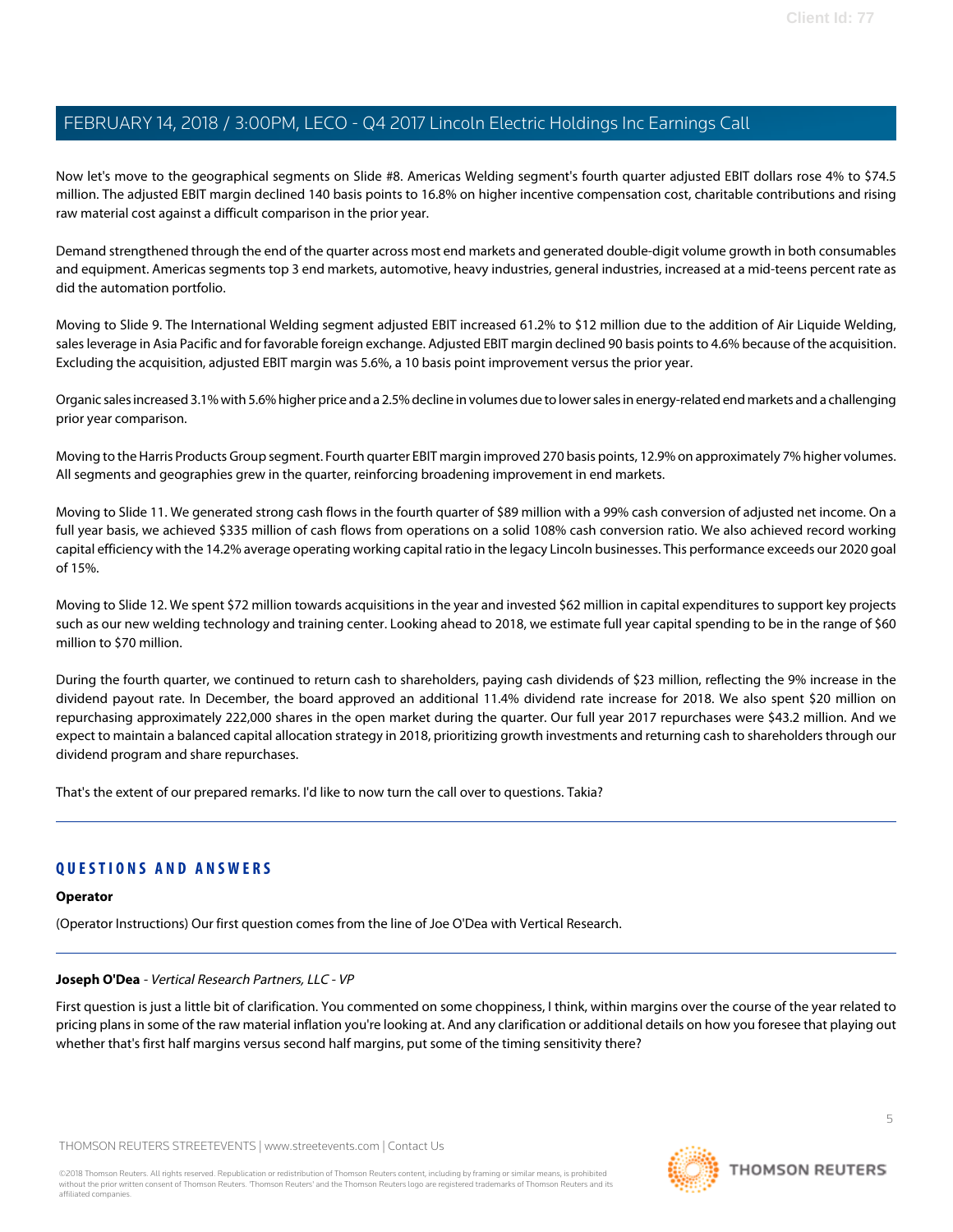# **Christopher L. Mapes** - Lincoln Electric Holdings, Inc. - Chairman, CEO and President

Right. So I think it's difficult to predict the timing of continued raw material and inflationary increases. I think we are confident based on what we've seen over the past 6, 9 months and what our expectations are for 2018, including what we're seeing from a volume perspective across our businesses and our customers' businesses that we will continue to see inflation progress as the year unfolds. We're just cautioning our investors and analysts to understand that there could be, from a quarter-to-quarter basis, some volatility and choppiness and lags and following price increases with these inflationary increases in our business that are coming more rapidly. But I would say Joe that from an intermediate longer-term perspective, we still are confident that we have a business model that can deliver 20% to 25% incrementals on a pretty consistent basis. But we're just cautious that 2018 will be represented by a more rapid inflationary increases and Lincoln response to that could result in some choppy incrementals from quarter-to-quarter.

# **Joseph O'Dea** - Vertical Research Partners, LLC - VP

I appreciate it. And then in terms of flexibility on pricing and pricing into customer channels, could you talk a little bit about how you anticipate pricing into the distribution side versus pricing into the end-user side? And whether as we're seeing the strengthening in end markets, the pricing kind of leverage that you have in the end users, do you see that strengthening a little bit?

# **Vincent K. Petrella** - Lincoln Electric Holdings, Inc. - CFO, EVP and Treasurer

Well, certainly, we'd expect that strengthening market creates an easier environment for us to move forward with raw material increases into that particular space. I think a couple of key points is that if this is a global impact. So we're seeing this inflationary impact in a multitude of markets. And obviously, we participate in a multitude of segments. So we need to see the strength in all of various segments for us to be able to work with those customers to understand the value that Lincoln's creating and being able to move those material cost increases into the market. When we're dealing with our channel partners, obviously, that's a different conversation. They're working with a multitude of our joint customers. And there are times when it is easier for that to move through because the consolidation of that customer base and with that channel partner creates one conversation for us with the channel partner. But obviously, we'll continue to work with them. And our message, again, is that we expect to continue to see inflation in our global business as we move throughout 2018 and still have very confidence in our ability to move that inflation to the marketplace over the longer term.

### <span id="page-5-0"></span>**Operator**

Our next question comes from Jason Rodgers with Great Lakes Review.

### **Jason Andrew Rodgers** - Great Lakes Review - VP

Yes, I just wanted to follow up on the price increases in raw material costs. I was wondering what the net impact in the quarter was on -- from higher raw material cost net of price increases? And what -- and if you are seeing that raw material costs are accelerating here in the first quarter?

### **Christopher L. Mapes** - Lincoln Electric Holdings, Inc. - Chairman, CEO and President

Yes, Jason. So our estimate of the price cost impact on margin in the fourth quarter was a decremental impact to about 70 basis points from price cost. We continued to see raw input costs rise through the end of the quarter and into 2018. We will be moving additional price increases into the market during the course of the first quarter. And our expectations are that we will still have some decremental impact in the first quarter. But that 70 basis points gives you some indication of the impact on fourth quarter results.

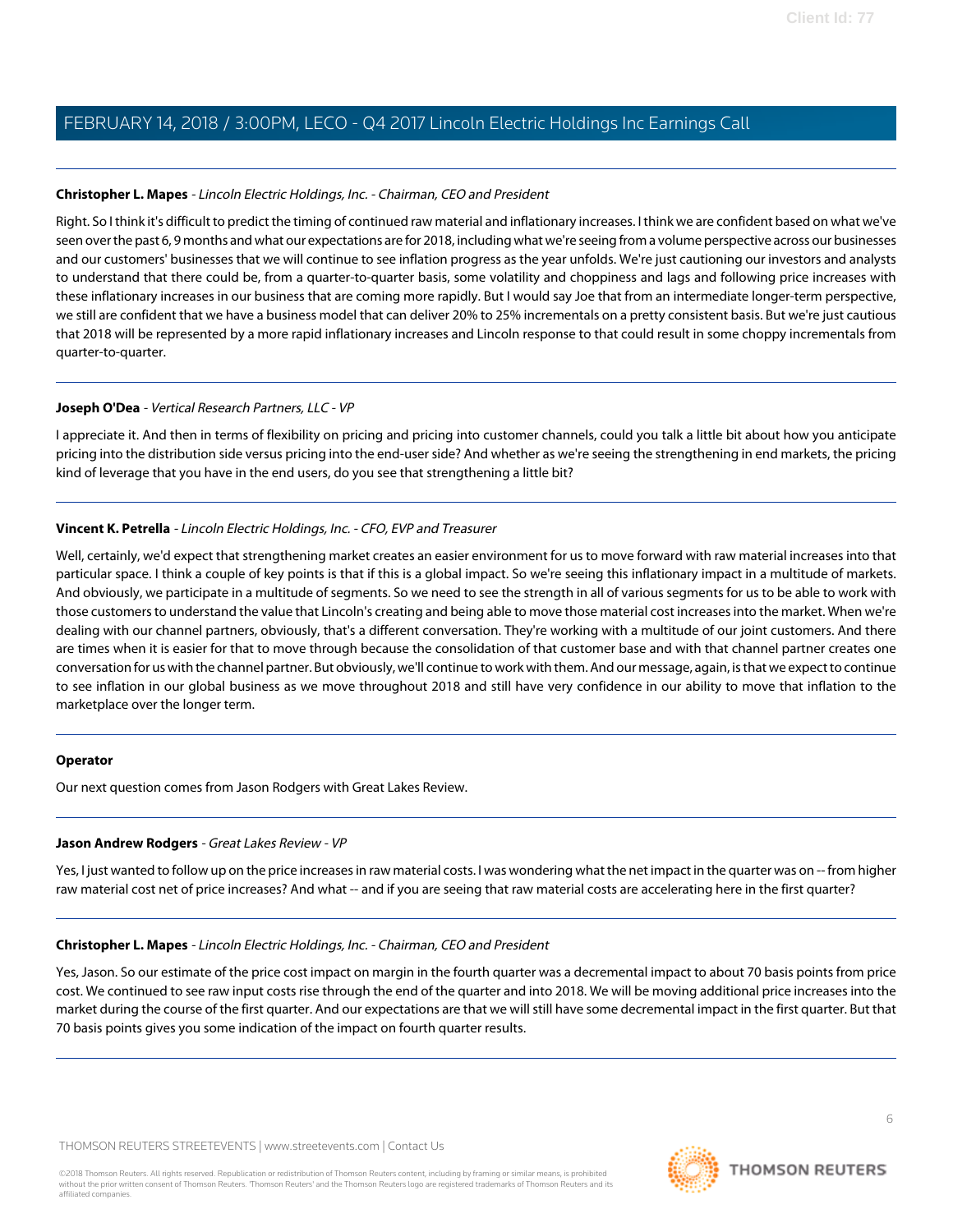#### **Jason Andrew Rodgers** - Great Lakes Review - VP

All right. And what percent of your debt is fixed currently?

### **Vincent K. Petrella** - Lincoln Electric Holdings, Inc. - CFO, EVP and Treasurer

Right now, it's about 80% to 85% fixed.

### **Jason Andrew Rodgers** - Great Lakes Review - VP

Okay. And you've raised your accretion estimates for Air Liquide Welding here in the first half. Is it just a function of faster execution on the cost synergies? Or are you funding additional synergy opportunities?

### **Christopher L. Mapes** - Lincoln Electric Holdings, Inc. - Chairman, CEO and President

I would say both. I-- Vince and I have just returned back from Europe a couple of weeks ago. And meeting with our teams on the integration review, we're very excited about the progress we're making. We're finding opportunities that we didn't plan on initially. And some of the opportunities we can execute on earlier. Some of those opportunities will be pushed out some as we prioritize the actions with the teams. But still extremely excited about the progress our teams are making and the opportunity that we see with the merger of those businesses as we're moving forward.

### **Operator**

<span id="page-6-0"></span>Our next question comes from Nathan Jones of Stifel. Our next question comes from the line of Saree Boroditsky with Deutsche Bank.

### **Saree Emily Boroditsky** - Deutsche Bank AG, Research Division - Research Analyst

You talk -- can you talk a little bit about the benefit from Air Liquide in the quarter from a top line perspective? The day came in higher than you guys were expecting, how much of that was FX versus volume?

### **Vincent K. Petrella** - Lincoln Electric Holdings, Inc. - CFO, EVP and Treasurer

Well, in the quarter, Air Liquide contributed about \$112 million of top line revenue. And so there is really no translation effect to that because they weren't in the prior year, right? So there wasn't an impact from a weaker dollar on the acquisition revenues. But we did have a foreign exchange translation improvement in the overall business of \$12 million or about \$9 million, \$10 million in the International segment.

### **Saree Emily Boroditsky** - Deutsche Bank AG, Research Division - Research Analyst

Okay, that's helpful. And then could you provide some color on what you're seeing in the energy market? There has been some positive development around the North Sea recently. So I was just wondering if you were seeing any improvement quarter-to-date on the International side?

### **Christopher L. Mapes** - Lincoln Electric Holdings, Inc. - Chairman, CEO and President

Well, I wouldn't say anything necessarily quarter-to-date on the International side. I will share with you that I recently returned from business reviews in Asia and Southeast Asia, specifically. And there was more optimism around there being activity in the offshore market and offshore construction. So I believe that energy in total is positive, although I will tell you we had a challenging comp in our International segment with a portion of energy. Portion of that was a very difficult comp from prior year and probably project work. But I think offshore is beginning to show

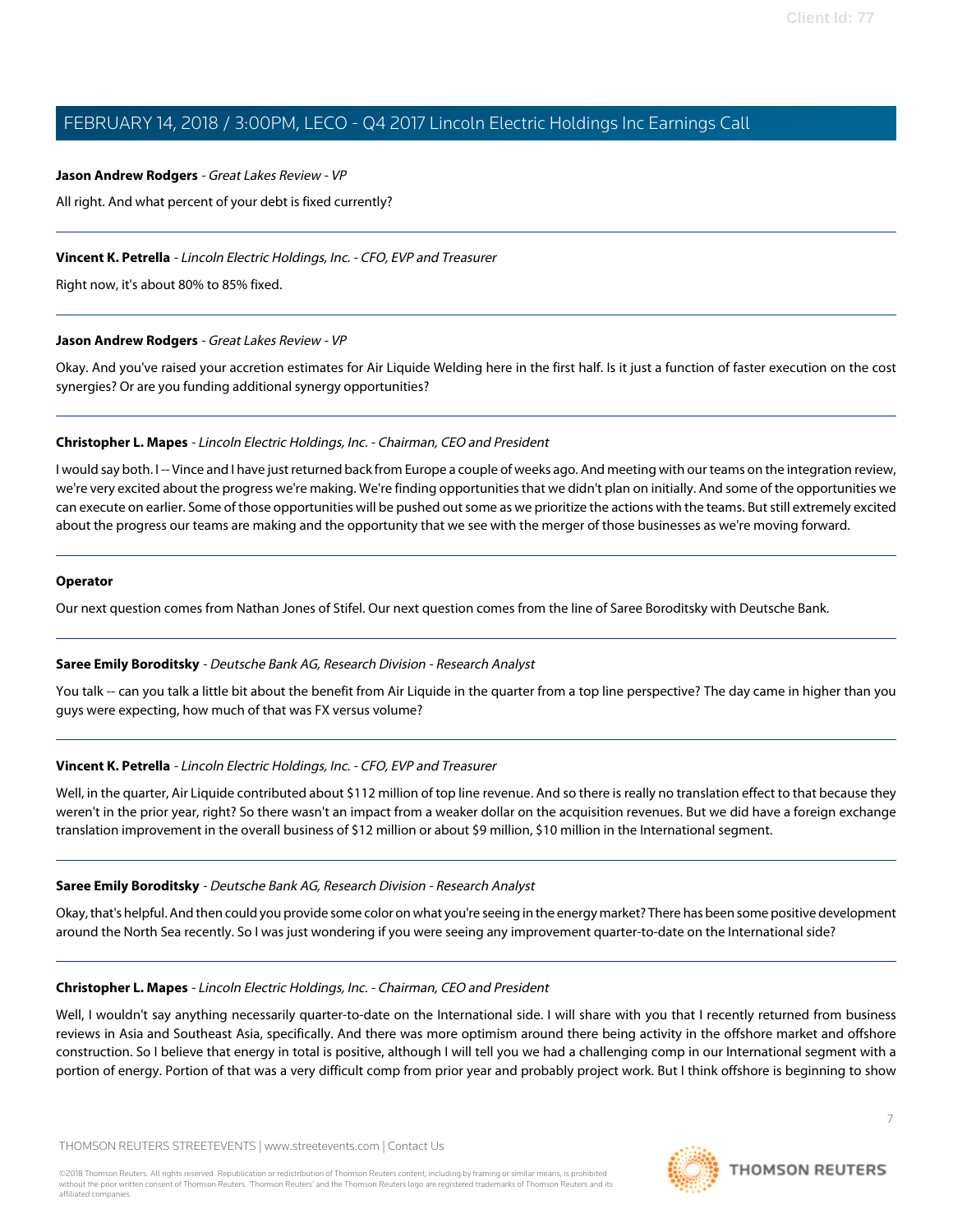some activity, probably not enough energy or activity behind that yet to say that it's trending, especially when we talk about the offshore segment of energy.

#### **Operator**

<span id="page-7-0"></span>Our next question comes from Nathan Jones of Stifel.

**Nathan Hardie Jones** - Stifel, Nicolaus & Company, Incorporated, Research Division - Analyst

All right. Can you hear me now?

#### **Christopher L. Mapes** - Lincoln Electric Holdings, Inc. - Chairman, CEO and President

I can hear you now.

**Nathan Hardie Jones** - Stifel, Nicolaus & Company, Incorporated, Research Division - Analyst

Awesome. Vincent, you talked a little bit about expecting some choppiness in incrementals, over the medium to long term would expect 20% to 25% incrementals. Do you expect to be able to do that for the full year in 2018 if we may take some of the quarter-to-quarter choppiness out?

### **Vincent K. Petrella** - Lincoln Electric Holdings, Inc. - CFO, EVP and Treasurer

Yes. Look, I would think so. We did a 22%, I believe, incremental margin for all of 2017. We did have some fairly rapid inflationary increases during the course of the year. I think we'll see more of that in 2018. I think there are some other positive drivers, including Air Liquide Welding integration that should give us an upside on our incrementals. I think we're going to have some more downside challenges though based on what we see in the inflationary environment. But I think if you're looking at a rolling 4 quarters, I'm pretty confident that if you put 4 quarters together, we ought to be in that kind of a range.

### **Nathan Hardie Jones** - Stifel, Nicolaus & Company, Incorporated, Research Division - Analyst

Okay. And then just a little bit more on Air Liquide maybe in terms of working capital, where is that relative to where Lincoln is? Do you think you can get them to the same place you are? How much cash could that actually produce out of the business?

### **Christopher L. Mapes** - Lincoln Electric Holdings, Inc. - Chairman, CEO and President

That's a great question. So we -- as we stated in our prepared remarks, we ended up at 14.2% average operating working capital in the legacy business, Nathan. If you blend in Air Liquide, we're 15.9%. So it's a 170 basis point deterioration in the consolidated totals. We have already freed up \$17 million in inventory during the course of the 5-month period that we've owned the business in 2017. We think that 2018 we can replicate that and achieve an even greater improvement in inventory and working capital management. So we're optimistic that there are good opportunities to align Air Liquide Welding's acquired business with Lincoln's. And we think that, that \$17 million can be replicated and perhaps exceeded during the course of 2018. Be mindful of the -- low-hanging fruit is the first areas that will be focused on. It will become more difficult as we own the business, but I think there is lots of opportunity to bring them in line with Lincoln's expectations in that regard.

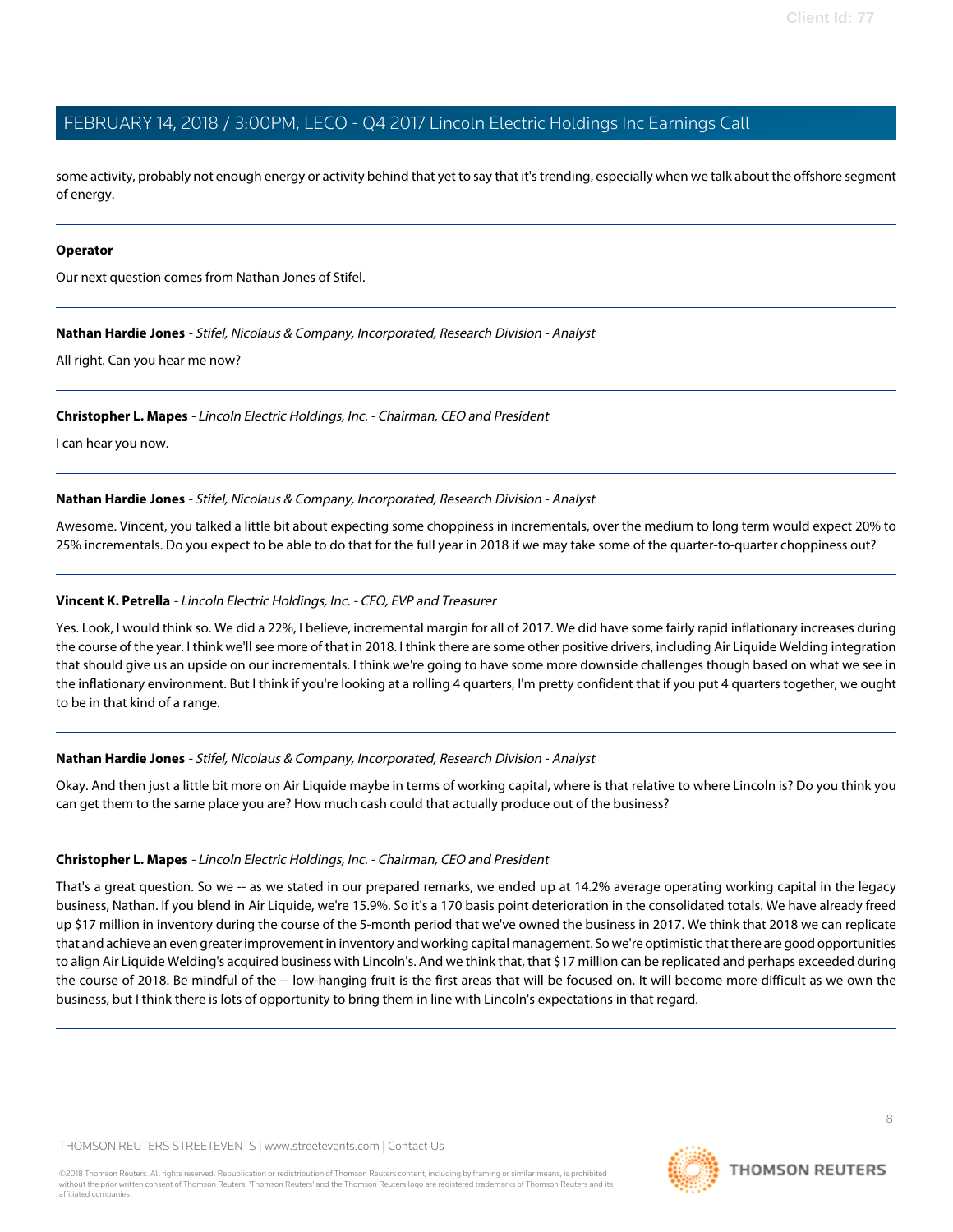# **Nathan Hardie Jones** - Stifel, Nicolaus & Company, Incorporated, Research Division - Analyst

And then I know everybody would be focused on the cost synergy between the 2 businesses, but could you maybe talk about some of the opportunities you see on the revenue synergy side between the 2 businesses?

# **Vincent K. Petrella** - Lincoln Electric Holdings, Inc. - CFO, EVP and Treasurer

Yes, I think the best way to give you it would be an example of that. We're recently doing a trip to Southeast Asia. I had an opportunity to visit with one of the larger distributors for the Air Liquide business. And although, most of that business was driven from core Europe, they did have a handful of distributors that were providing their products to the markets globally. And during that visit, an excellent opportunity to talk to them about their perspective of the brand and the technologies. But I also got the chance to see how our teams were working with them and that particular channel partner now is bringing in Lincoln Electric equipment to complement the Air Liquide Welding consumables that they've been buying. And my expectation is that, that particular incident, we're going to be able to replicate in a multitude of channels and with a multitude of customers around the world. And I was very excited about the execution of that, and we'll continue to drive that as we move throughout 2018.

# **Nathan Hardie Jones** - Stifel, Nicolaus & Company, Incorporated, Research Division - Analyst

There's no numbers you could point in that way at this point?

# **Christopher L. Mapes** - Lincoln Electric Holdings, Inc. - Chairman, CEO and President

Well, that particular customer was -- is probably going to be on an annual basis for equipment less than \$1 million, but it will be a material order. So at this point, our teams aren't ready to be able to identify the amount of leverage we will be achieving from that, but I've got great confidence in it. We'll try to provide more guidance on that as we're moving forward.

# **Vincent K. Petrella** - Lincoln Electric Holdings, Inc. - CFO, EVP and Treasurer

Jason, I would just only add to that, that any improvement in revenues will likely be offset by our desire to reshape the combined business towards a more attractive mix and richen the opportunity for margin improvement. So to the extent that we do have wins or improvements and synergies at the top line, I do fully expect that there will be offsets as we consolidate the platforms and we move our manufacturing platform around and integrate the businesses. It's likely that the low end are the businesses that we view as a little less attractive will have a declining impact on sales as well.

### <span id="page-8-0"></span>**Operator**

Our next question comes from Jim Giannakouros with Oppenheimer.

# **James Giannakouros** - Oppenheimer & Co. Inc., Research Division - Executive Director and Senior Analyst

Sticking on the International sales, you decided tough comps. Was there any disruption to sales from the ALW integration? If I recall, you're making some changes on go-to-market strategies or just your sales effort there.

### **Christopher L. Mapes** - Lincoln Electric Holdings, Inc. - Chairman, CEO and President

We just completed some reviews of that business. I mean, whenever you have this type of a large merger, there is certainly some risks associated with that. But I can't identify any challenges that we've had relative to supplying product to our customers or alignment with our teams. I was very happy with our results and don't believe we've had any of those negative impacts within the business or the portfolio.

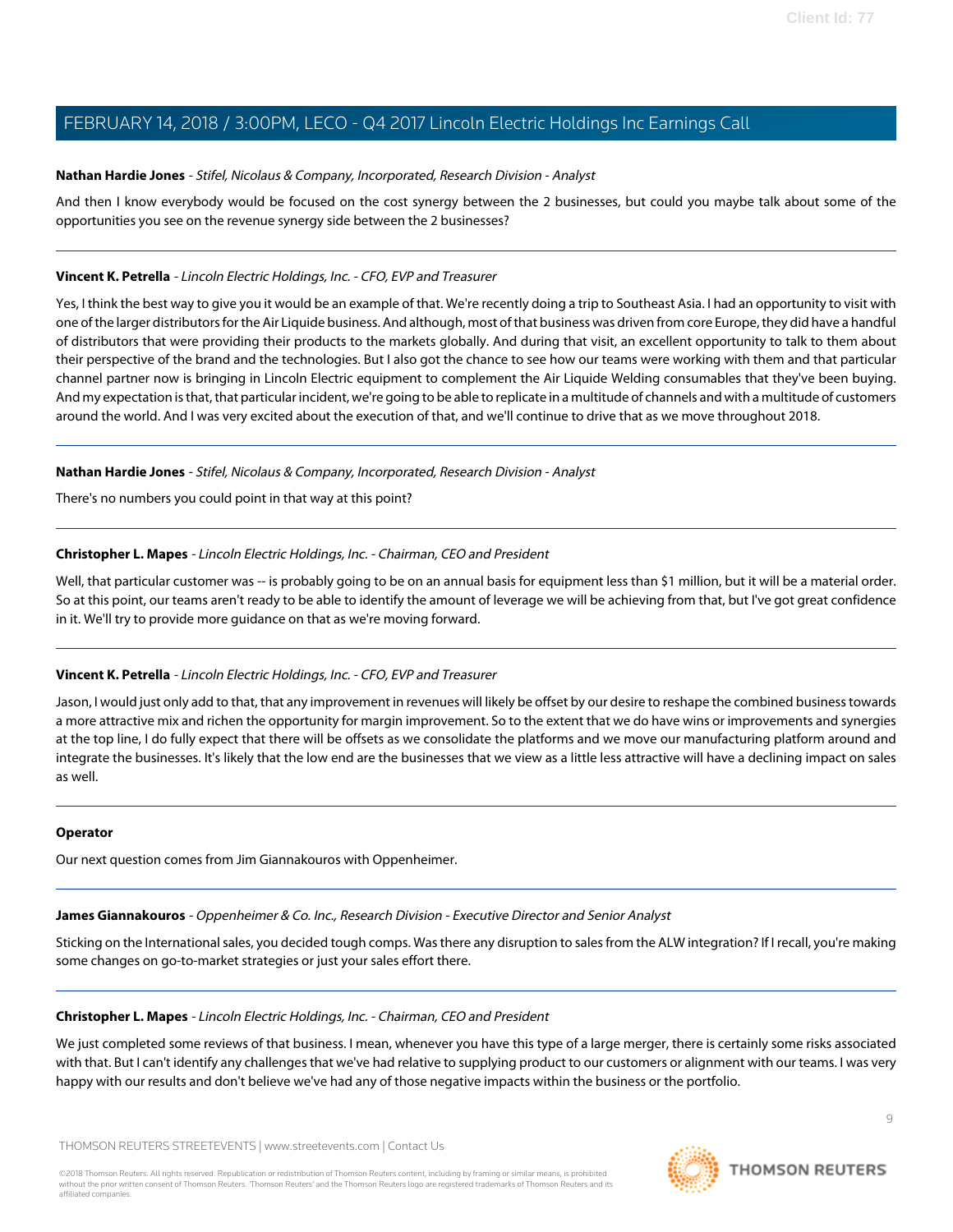# **James Giannakouros** - Oppenheimer & Co. Inc., Research Division - Executive Director and Senior Analyst

Okay. And automation, again, you decided tough comps, but you did grow mid-singles. What were the sales in both 4Q and FY '17? And do you have an outlook for 2018 as far as that bucket globally?

# **Christopher L. Mapes** - Lincoln Electric Holdings, Inc. - Chairman, CEO and President

The run rate in 2017's fourth quarter was roughly \$100 million. And so I think we're going to -- we expect a mid- to high-single-digits growth rate in 2018 from that.

# **James Giannakouros** - Oppenheimer & Co. Inc., Research Division - Executive Director and Senior Analyst

Okay. And one more, if I may? Price actions, I can appreciate choppiness. You're not the only one who's taking the price action. My impression is that they're decently received if you can comment on. Did you get all the price that you anticipated in -- with your November price increases? Were they concentrated in consumables or in equipment? And also just any color on if steel stays where it is, you anticipate to fully offset some time this year? And if yes, when?

# **Vincent K. Petrella** - Lincoln Electric Holdings, Inc. - CFO, EVP and Treasurer

Well, I think the important comment would be that we expect to be able to continue to take raw material increases and move those increases to the marketplace effectively. That's what we've been able to do here at Lincoln Electric for a long period of time. And go and work with our customers and ensure them that our solutions are going to add value to them in their business, and our teams are working diligently to ensure that we accomplish that. As I mentioned earlier, it's difficult to talk about any one particular increase, one we don't really like to talk about pricing in that type of granularity. But as importantly, this is a global phenomenon that we're dealing with and any comment I might make around one region might not be representative around the global impacts that we're seeing. I really think the important message is our confidence in being able to work with the markets and work with our customers to recover the cost increases that we're seeing with raw materials, accepting that because of timing and acceleration of those that we may have some choppiness as we're executing on that throughout '18.

# **Christopher L. Mapes** - Lincoln Electric Holdings, Inc. - Chairman, CEO and President

And then in terms of, Jim, the split between consumables and equipment. Clearly, the price increases are much greater on the consumable side because of the raw input costs associated with steel and other commodities. And so the bulk of our increases that you see on our pricing lines for the Americas Welding and International Welding segments are really focused on the consumables product lines.

### <span id="page-9-0"></span>**Operator**

Our next question comes from Walter Liptak with Seaport Global.

**Walter Scott Liptak** - Seaport Global Securities LLC, Research Division - MD & Senior Industrials Analyst

I want to ask about the tough comps in International. And if you could just refresh our memories on what was it about the fourth quarter last year I guess related to energy that was so strong? And then as you think about comps in 2018, it doesn't look like you have any of those big volume spikes in 2017. Do you expect to see volume growth in 2018?

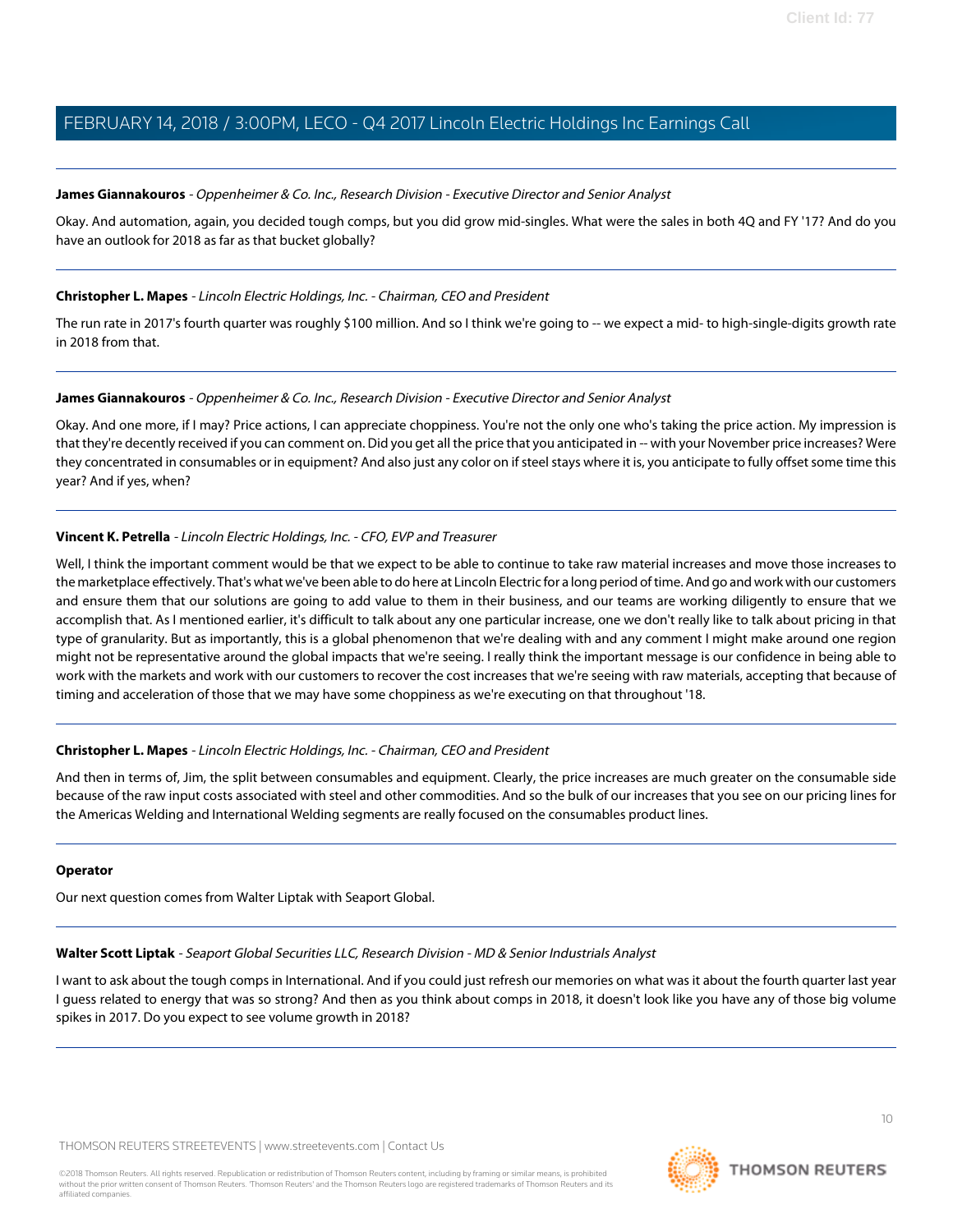# **Vincent K. Petrella** - Lincoln Electric Holdings, Inc. - CFO, EVP and Treasurer

Right. So we did have 2 end markets that were down in 2017's fourth quarter for International was really energy-related markets, offshore. We had a nice quarter last year, and we're down significantly on a year-over-year basis, as well as pipe mills, which were down as well in the 2017 quarter. So that's where we saw the bulk of the change. Also Asia Pacific, it was much stronger as well in volumes in the prior year.

# **Walter Scott Liptak** - Seaport Global Securities LLC, Research Division - MD & Senior Industrials Analyst

Okay. The pipe mill part of it, it sounds like oil and gas is ramping up for welded pipes. Why you think it was down during the fourth quarter? Was it just a timing issue or shutdowns?

# **Christopher L. Mapes** - Lincoln Electric Holdings, Inc. - Chairman, CEO and President

It's very project oriented. Also the timing of projects that hit the quarter can flip between quarters during the course of the year. So we're not too excited about a down quarter in these types of project-oriented industries. We do see that, for example, offshore was up in the Americas region. So we think that in 2018, we all see a better result in International offshore and pipe mills and maybe what we saw in one individual discrete quarter.

# **Walter Scott Liptak** - Seaport Global Securities LLC, Research Division - MD & Senior Industrials Analyst

Okay. Got it. And if I can just ask one on the price cost too. Just looking at the pricing numbers that you guys put out in Americas up 2.9% and International 5.6%, that's a pretty good pricing. I think it's probably the best I've almost ever seen. So just to be clear, what you're saying is cost coming up faster than pricing and this is largely a timing issue that we're dealing with.

# **Vincent K. Petrella** - Lincoln Electric Holdings, Inc. - CFO, EVP and Treasurer

That's correct. And I think these are some of the bigger pricing increases that we've seen in some time. But the increases are fairly rapid and sizable. And we're following behind those with price increases that do take some time to put into the market through our channel partners and end customer users. So they are fairly sizable cost increases that we're experiencing in raw inputs and other inflationary items.

# **Walter Scott Liptak** - Seaport Global Securities LLC, Research Division - MD & Senior Industrials Analyst

All right. And the volatility that you're talking about is just raw materials come up, there is a lag. I wonder if you can talk about what that lag typically is in a month, 2 months?

# **Christopher L. Mapes** - Lincoln Electric Holdings, Inc. - Chairman, CEO and President

It really varies. It depends on the relationships. You could have situations where there is longer-term contracts with customers. You could have situations that you need to have individual negotiations. And so it varies depending upon the region, the customer, the channel. But I would tell you that it can take 3, 4 months to accomplish complete pricing change when you're trying to move price into the marketplace on a global basis.

### **Walter Scott Liptak** - Seaport Global Securities LLC, Research Division - MD & Senior Industrials Analyst

Right. Okay, great. And just switching gears to the comment that you made about the low-hanging fruit in Air Liquide Welding. I wonder if you could talk about where -- what is the low-hanging fruit that you're seeing? And what's moving along faster on the synergies? It's great to see but I wonder if you could provide some details on that.

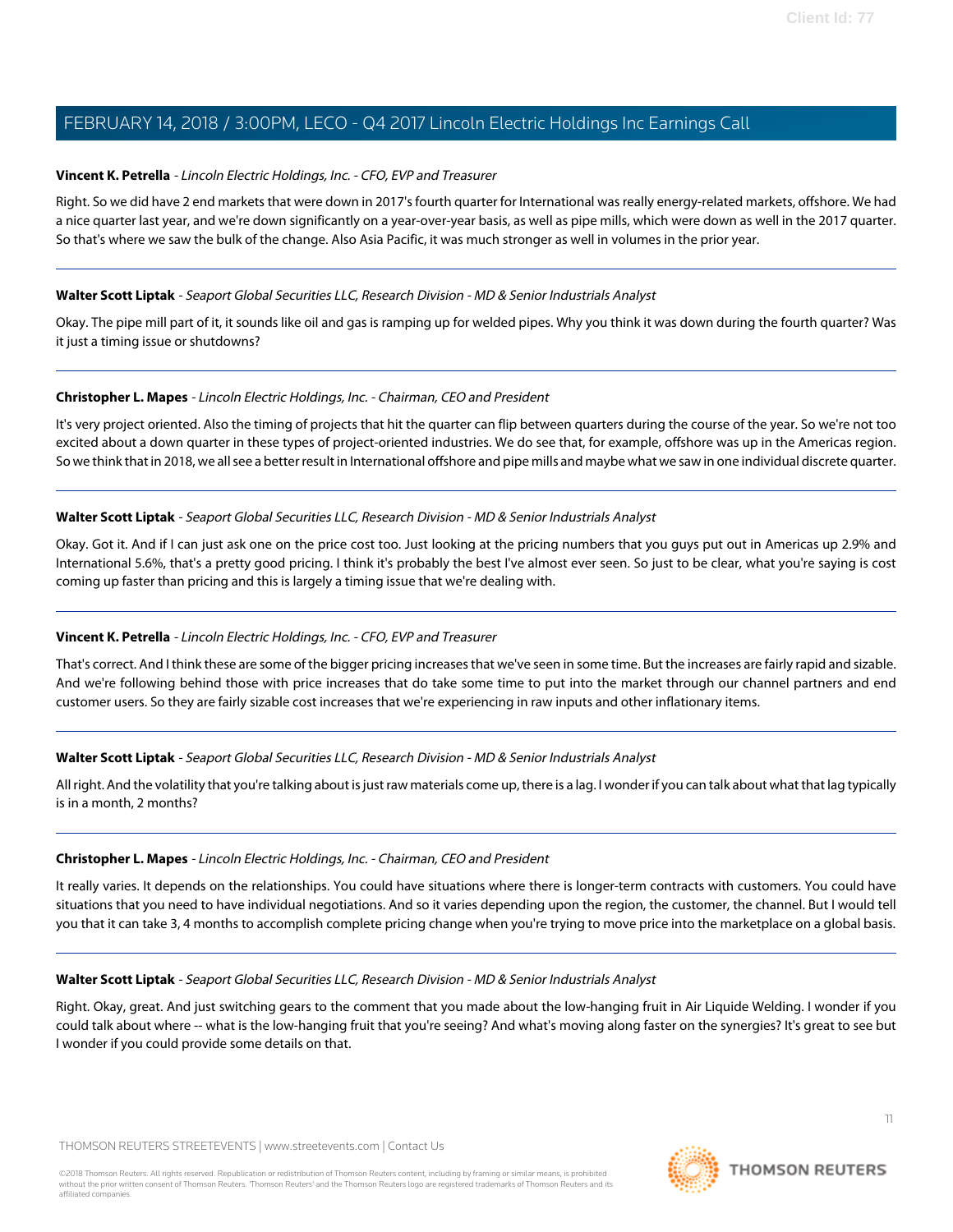# **Christopher L. Mapes** - Lincoln Electric Holdings, Inc. - Chairman, CEO and President

Yes. So we're probably ahead on synergies as our -- in the purchasing area being able to identify areas where we can achieve lowest cost and highest quality vendor relationships. I think we're ahead on our ability to announce and start to work on some manufacturing and distribution consolidations. I think we're certainly ahead on trying to run the business in an integrated way. And -- so I -- these are all things, Walt, at least identified, and we knew that we'd be working on from the time we announced this transaction back in last March. And just that I think we've been a little bit more effective and we've moved faster than what we anticipated to try to bring some of these synergistic opportunities forward into the front half of 2018 rather than the back half. So I think our teams in all work streams and all areas are more successful than what we had originally had anticipated at this point in time. There's still a tremendous amount of work to be done, but we're optimistic -- Chris and I are optimistic that we're going to be on track for and perhaps even bring forward a little bit earlier this -- the savings that we had identified from the outset.

# **Christopher L. Mapes** - Lincoln Electric Holdings, Inc. - Chairman, CEO and President

Walter, as an example, we've already developed the strategy for the commercial teams. Merged the commercial organizations underneath one leadership team and our -- have already completed that piece. And as Vince mentioned earlier, I'm very happy with our ability to drive \$17 million of working capital out of that business in the first 5 months. And we believe there are further opportunities for us to improve the working capital efficiency as we move forward.

# **Walter Scott Liptak** - Seaport Global Securities LLC, Research Division - MD & Senior Industrials Analyst

Okay. Yes, it sounds great. Congratulations with that. Given what you said, is there a chance that you get more accretion in 2018 as these things - these programs move faster?

# **Vincent K. Petrella** - Lincoln Electric Holdings, Inc. - CFO, EVP and Treasurer

I think there is -- I think we're -- we need to wait though, Walt, to see how this forms up at the end of the first and second quarter. And there is certainly that opportunity, but we'll need to see that the execution that we have laid out for the first half of the year continues to be ahead of schedule. And I think we're -- we'll wait until maybe the first half is in the book to look at that again on whether or not that \$30 million and whether or not the \$0.06 per quarter can be revised.

### <span id="page-11-0"></span>**Operator**

Our next question comes from Seth Weber with RBC Capital Markets.

# **Seth Robert Weber** - RBC Capital Markets, LLC, Research Division - Analyst

I wanted -- could you dig in a little bit to the double-digit strength that you're seeing in the automotive and transport segment? I mean, is that coming from new platforms? Is that type of growth sustainable or whether some kind of one-off e-sales this quarter?

# **Christopher L. Mapes** - Lincoln Electric Holdings, Inc. - Chairman, CEO and President

Well, it's really not driven by any one-off. I think if you take a look at our performance throughout 2017, we had a couple of quarters where we were performing better in that particular segment than maybe what the broad market dynamics were. We've had some new technologies that we brought into that segment over the last 6, 12, 18 months. So I certainly think is benefiting us. We've also found a couple of opportunities where we can expand our presence with global OEMs by providing them some support in other regions where we may be weren't providing that previously.

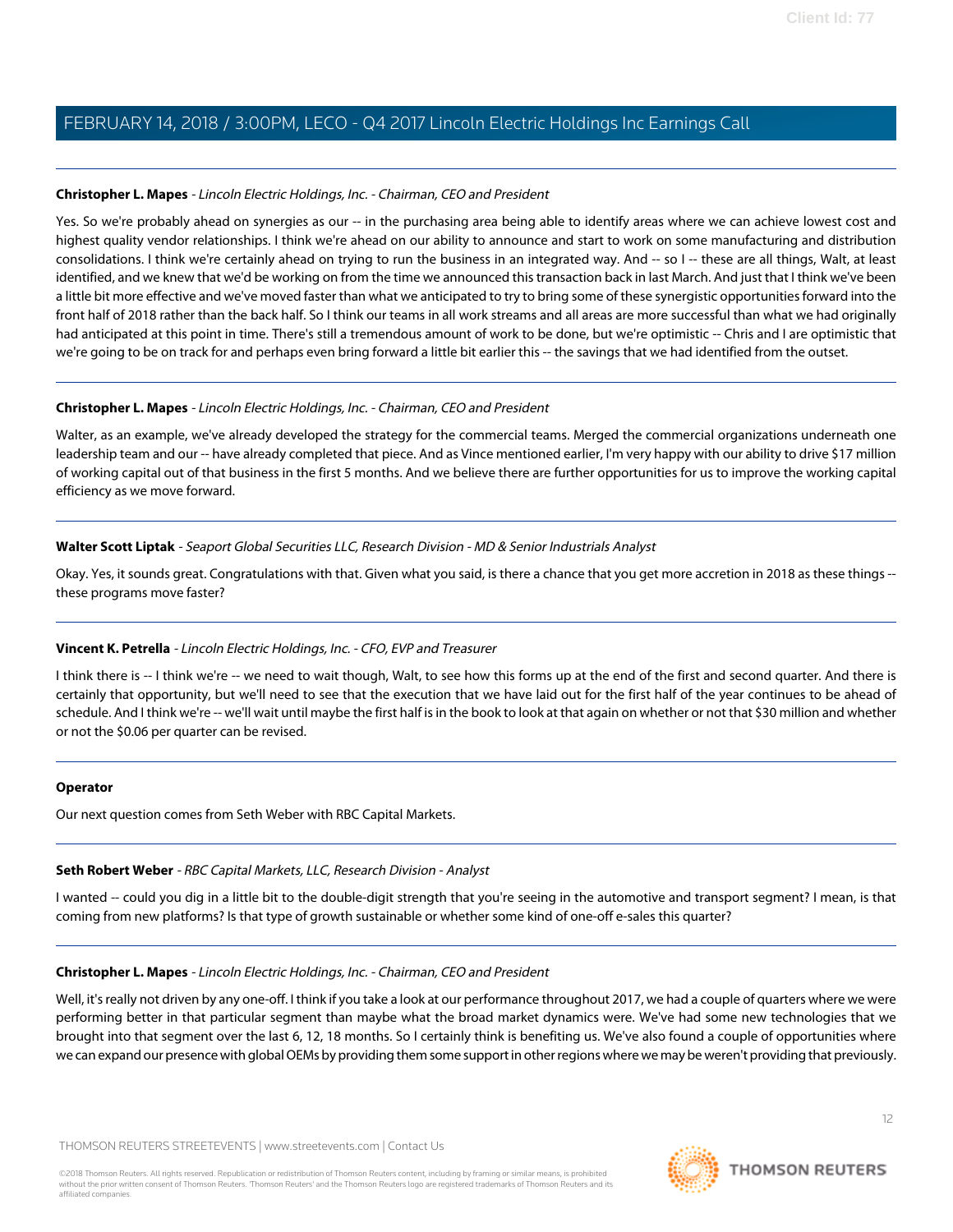So I don't see any one-offs as it relates to the quarter. And I think this is just a continuation of some of the success that we've had in that segment as we trended through 2017.

# **Seth Robert Weber** - RBC Capital Markets, LLC, Research Division - Analyst

Okay. So you would expect segment growth there to continue to outpace the build -- auto build levels?

# **Vincent K. Petrella** - Lincoln Electric Holdings, Inc. - CFO, EVP and Treasurer

Yes.

# **Christopher L. Mapes** - Lincoln Electric Holdings, Inc. - Chairman, CEO and President

Yes. So that's been the case during the course of all of 2017 and it's just expanding in 2018. So this is not -- in this particular case, this is not a discrete quarter of performance. We have a track record of several quarters now in a row outperforming what the builds would suggest.

# **Seth Robert Weber** - RBC Capital Markets, LLC, Research Division - Analyst

Sure. Okay. And then Vince just a clarification, I think. I think I heard you call out incentive comp in the fourth quarter for the Americas margin. I guess, can you quantify that? And is that -- does that go -- become a tailwind in 2018 when we started looking at year-over-year comparables?

### **Vincent K. Petrella** - Lincoln Electric Holdings, Inc. - CFO, EVP and Treasurer

Yes. So I estimate that we took additional \$4 million charge in the Americas and actually globally for incentive compensation over and above what might have been a normal provision for the profitability of the business on a year-over-year basis. So the prior year was probably little light. The current year was a little heavy. And so we had a \$4 million delta that burdened the fourth quarter as compared to the prior year's fourth quarter. So it should be a little bit of a tailwind on a quarterly basis in 2018.

### <span id="page-12-0"></span>**Operator**

The final question in queue comes from the line of Mig Dobre with Baird.

### **Mircea Dobre** - Robert W. Baird & Co. Incorporated, Research Division - Senior Research Analyst

So just want to go back to volumes in America, which were great. They were much better than, I guess. And I think Vince thinking back at our conversation last quarter, they were maybe better than what you were thinking as well since things picked up sequentially in spite of the tougher comps. So I guess, I'm wondering, what in a quarter may be worked out better than what you initially envisioned from a volume perspective?

### **Vincent K. Petrella** - Lincoln Electric Holdings, Inc. - CFO, EVP and Treasurer

Actually, the increase was across both equipment and consumables. So we had a really a double-digit improvement in both categories. We also outperformed on the automation side of the business. You might recollect since you are reminding me of what I said in the third quarter, you might also recollect that we're a little concerned about the third quarter trends in the automation business. And actually, automation picked up and became stronger and was less of a drag than what we had anticipated at the end of the third quarter. And as Chris stated in his comments, that strength has carried over into the 2018. So we're now optimistic that our order trend levels will be very positive in that product lines segment in

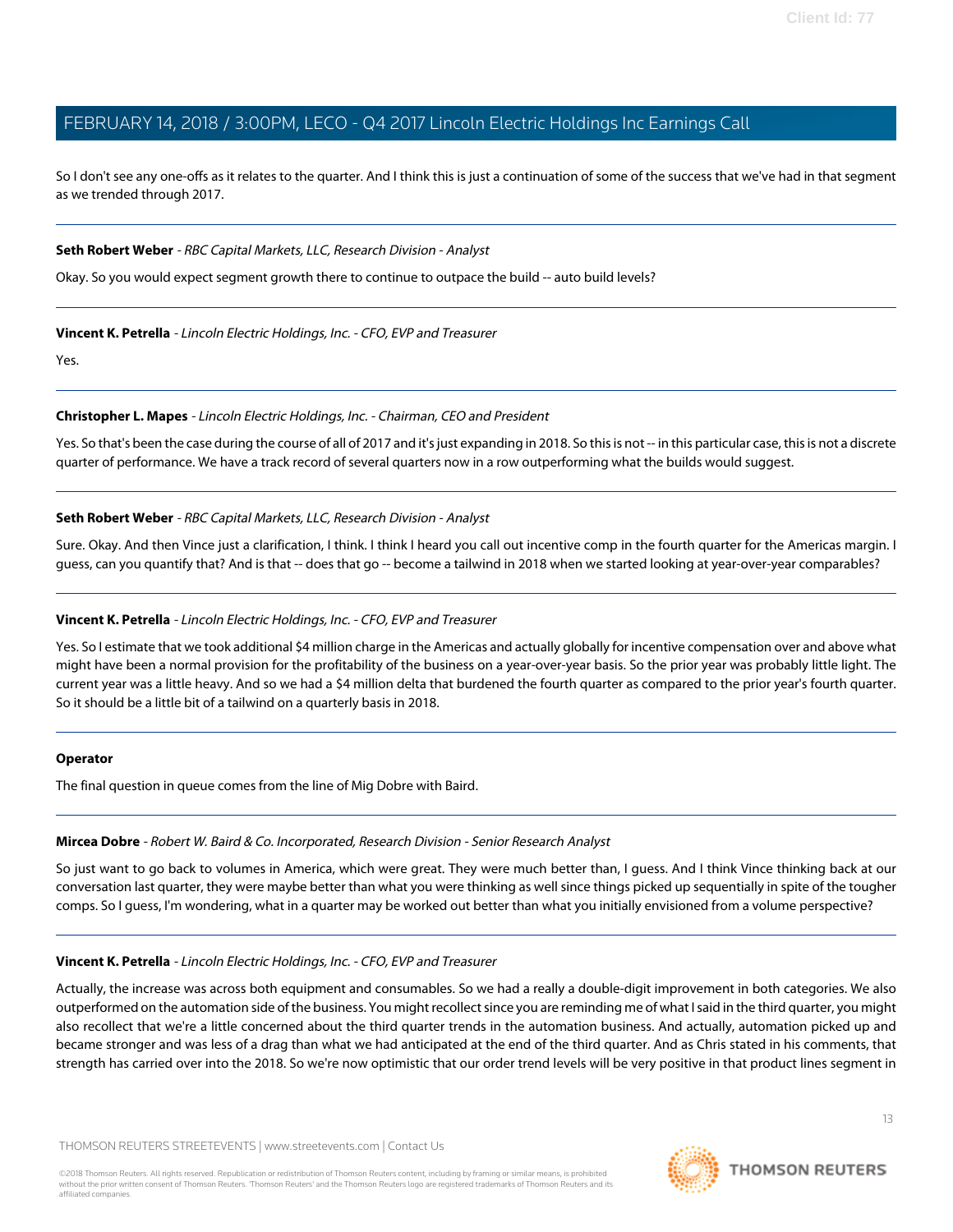2018. So just to summarize, Americas was strong across both consumables and equipment. More of those end markets picked up across the board. Heavy equipment manufacturers, automotive, we just had a very nice broadening of end markets during the course of the quarter.

### **Mircea Dobre** - Robert W. Baird & Co. Incorporated, Research Division - Senior Research Analyst

That sounds great. And I think Seth tried to get at this in terms of automotive and transportation. You said, you expect to grow in excess of builds. But when you kind of look at Chris's comments for mid- to high single-digit organic growth in '18, how would you think about your growth in this market versus that guidance specifically?

### **Vincent K. Petrella** - Lincoln Electric Holdings, Inc. - CFO, EVP and Treasurer

Well, in the quarter, it was up by double digits on a global basis, up stronger in the Americas and internationally. But I think that's going to be challenging to replicate. We do have the comparisons that come around in the second half and the fourth quarter of this year that will make that kind of number difficult. But we're -- at least, I'm optimistic that we're going to see good outpaced growth in automotive and transport compared to the build just based on our historical experience, our penetration in the automation product line, the new products that Chris mentioned in his comments. So I think we're -- I'm comfortable with Chris's guidance that we're going to be mid- to high single digits in that area.

### **Mircea Dobre** - Robert W. Baird & Co. Incorporated, Research Division - Senior Research Analyst

Okay. And then, lastly, I was trying to run some quick math just based on your comments on the 70 bps headwind from price cost and you're pricing that you reported. And I'm guessing that raw materials are something like 20% of sales? I don't know if I have this right. And related to this 2, when you're thinking about your cost more broadly, is there anything else other than steel that we need to be aware of as we think about '18?

### **Vincent K. Petrella** - Lincoln Electric Holdings, Inc. - CFO, EVP and Treasurer

Well, there is a lot of things other than steel that you should be aware of. And my view of that is that steel is our biggest input cost, Mig. And so we're very focused on that because it represents hundreds of millions of dollars of our COGS and our spend. But we're seeing inflationary increases across the board. Chemicals are a big purchase component. We buy electronics and engines. And we buy lots of different commodities, if you will. And so I think that inflationary comment extends across all of our inputs, including frankly, wages and salaries and compensation costs will continue to rise, we believe, in 2018 at a faster pace than what we've seen for the last several years. But your assumption of 20% I think is rather low. It's a much higher number than 20% is raw inputs.

#### **Mircea Dobre** - Robert W. Baird & Co. Incorporated, Research Division - Senior Research Analyst

It is. Okay. And one more and then I'm done. When I'm looking at your reported pricing stat in International versus the Americas. Is there any color to provide in terms of why maybe you've gotten a little more price in the International? Anything to be gained there?

#### **Vincent K. Petrella** - Lincoln Electric Holdings, Inc. - CFO, EVP and Treasurer

No, we've just been more aggressive there because we feel that there is more business and products that are being sold at prices or margins that we view as being less attractive than our objectives from a global perspective. So we're being a little bit more aggressive to manage perhaps out some of the less attractive business that we have in our International portfolios. So it's a matter of margin and portfolio management from an International perspective.

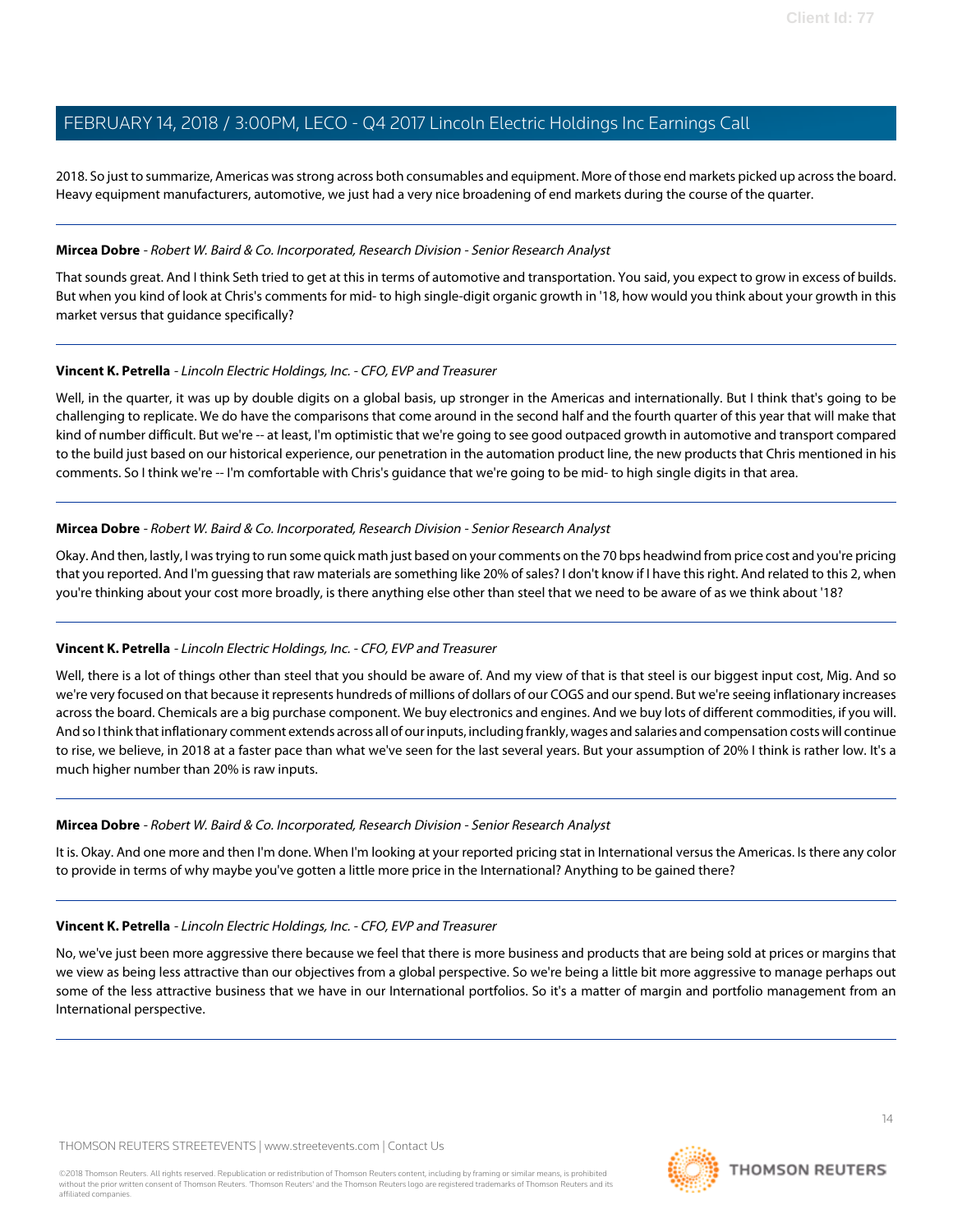### **Operator**

Our last question comes from the line of Saree Boroditsky with Deutsche Bank.

### **Saree Emily Boroditsky** - Deutsche Bank AG, Research Division - Research Analyst

With over \$500 million of cash in marketable securities at year-end, it seems like you could end up in the net cash position by the end of 2018. So could you just touch on your leverage target? And then how you're thinking about using that excess cash?

### **Vincent K. Petrella** - Lincoln Electric Holdings, Inc. - CFO, EVP and Treasurer

So we think about our capital allocation and debt targets from a debt-to-EBITDA perspective. We'd like to have that number in the short intermediate term at somewhere between 1.25 and 2x debt to gross -- gross debt-to-EBITDA. So we fully expect to continue to follow our capital allocation plan to find those capital investments that make sense from both a strategic and return perspective where we will continue to raise our dividend in the foreseeable future at a double-digit pace, high single-digit double-digit base. And we will continue to buy shares to maintain our share count so that the wild card, frankly, is what we are able to source in the M&A arena that can use that very strong balance sheet and cash on the balance sheet for growth and advancing our strategic initiatives in our 2020 Vision.

#### **Operator**

<span id="page-14-0"></span>And our final question in the queue comes from the line of Liam Burke with FBR.

### **Liam Dalton Burke** - B. Riley FBR, Inc., Research Division - Analyst

Chris, on the automation side, you seem that it had been making nice progress on penetrating the market. Have there been any change in the competitive response?

### **Christopher L. Mapes** - Lincoln Electric Holdings, Inc. - Chairman, CEO and President

No I really can't point towards any real change in the competitive response. We're very focused on executing that longer-term strategy that we've laid out for our automation business. I still see or I still and very confident in the long-term trends towards automation. And as we mentioned before at Lincoln, we want to attack those long-term trends in 2 manners. We want to build our education model to train and develop the new welder and that's the investment in our new welding and training technology center here at our campus in Cleveland. And that's also providing automated solutions to the global marketplace. And we believe that trend continues strongly and that it's a long-run trend, a multiyear trend. And we're going to continue to invest behind it and identify other ways for us to expand the business whether through greenfields, M&A or other opportunities for us to expand within automation.

### **Liam Dalton Burke** - B. Riley FBR, Inc., Research Division - Analyst

And looking in Europe, we were in an environment of a much stronger dollar in the past few years. You had tougher pricing environment there. As a weaker-to-stable dollar help pricing at all over there in terms of market share gain?

### **Christopher L. Mapes** - Lincoln Electric Holdings, Inc. - Chairman, CEO and President

No, I really don't think the weaker dollar has played that at all. I would augment Vince's comments earlier that at the end of the day, we're managing the portfolio over there. We do have raw input challenges that our teams are driving into the marketplace. And that is -- that market has its challenges.